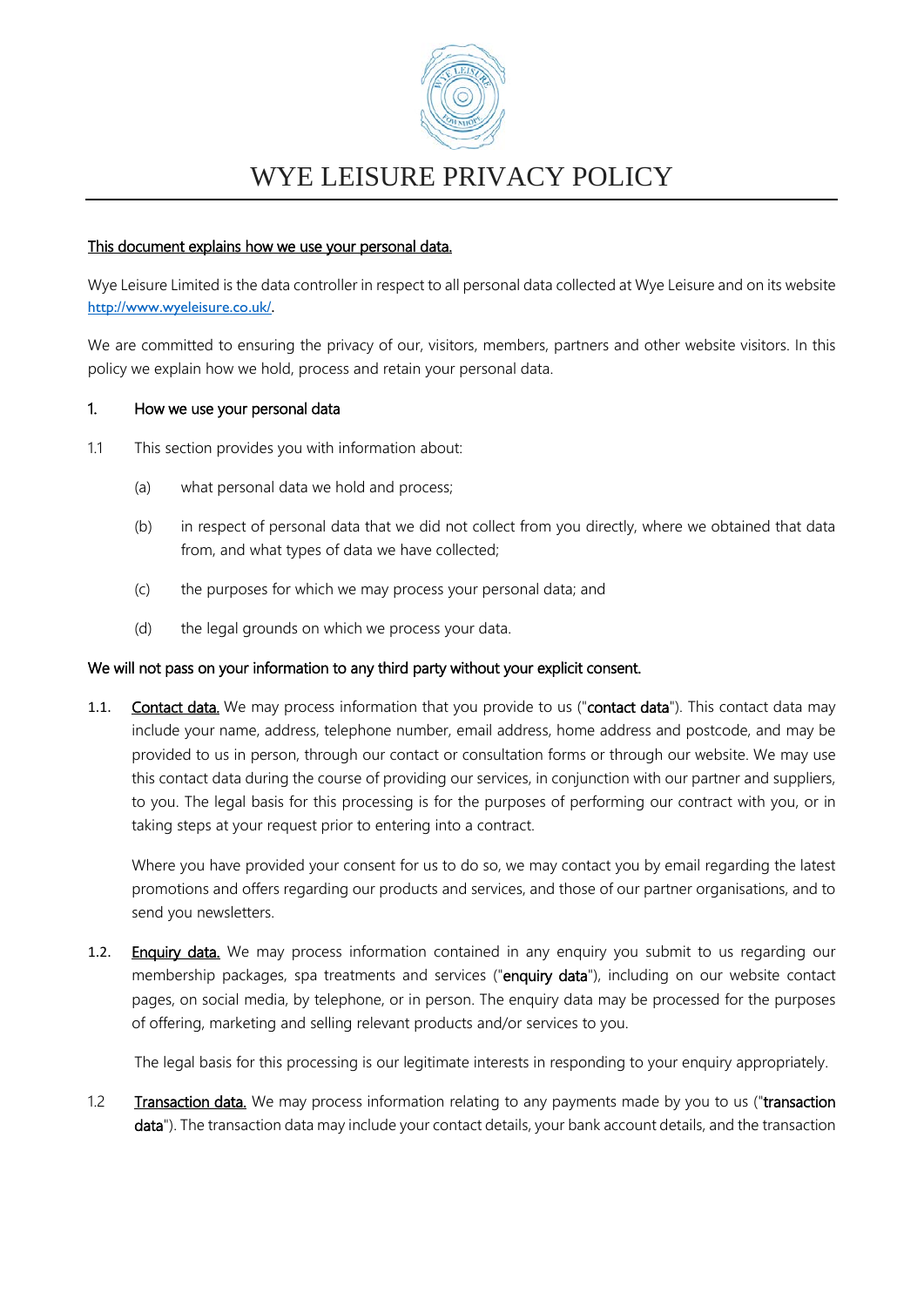

details. The transaction data may be processed for the purposes of processing these payments and keeping proper records of those transactions.

The legal basis for this processing is the performance of a contract between you and us and/or taking steps, at your request, to enter into such a contract and our legitimate interests, namely our interest in the proper administration of our website and business.

1.3 Website data. We may process data about your use of our website and services ("website data"). The website data may include your IP address, geographical location, browser type and version, operating system, referral source, length of visit, page views and website navigation paths, as well as information about the timing, frequency and pattern of your service use. The source of the website data is our analytics tracking system. This website data may be processed for the purposes of analysing the use of the website and services.

The legal basis for this processing is our legitimate interests, namely monitoring and improving our website and services.

1.4 Wi-Fi data. We may collect data about your use of our Wi-Fi service ("Wi-Fi data"). The Wi-Fi data may include details about Internet searches you have carried out whilst connected to our Wi-Fi, your MAC address, IP address, and device name. This data may be collected during the process of your using the Internet whilst connected to our Wi-Fi. We will only access and use this Wi-Fi data in order to administer our Wi-Fi service and overall IT system, and for diagnostic purposes. We may pass your data to Cisco Meraki who provide us with IT services. They will only process the data that we pass to them for administration, technical, and diagnostic purposes.

The legal basis for this processing is our legitimate interests in properly providing and administering our Wi-Fi service, and protecting our IT systems.

Your Wi-Fi data may also be accessed and processed by Facebook, although we will never actively transfer data to Facebook. This is because when you connect to our Wi-Fi service, you do so through Facebook. The way in which Facebook accesses and processes your personal data may depend on your Facebook account settings and browser configuration. This will be subject to Facebook's Wi-Fi Terms which are accessible via Facebook, and also Facebooks privacy policies.

1.5 Member data. If you take out one of our membership packages, we may process information that you provide to us ("member data"). This member data may include your name, home address and postcode, telephone number, email address, date of birth, gender, a photograph of you, date of birth, credit or debit card details, bank account details, demographic information such as preferences and interests, CCTV imagery and information contained within images or texts that you send us which may contain locational data, and may be provided to us in person, through one of our contact or consultation forms.

We may use this data to provide you with pricing information, for administering your account(s) with us, and for providing our services to you. The member data may also be processed during the course of your use of the services that we provide, and for the purposes of administering and renewing your membership,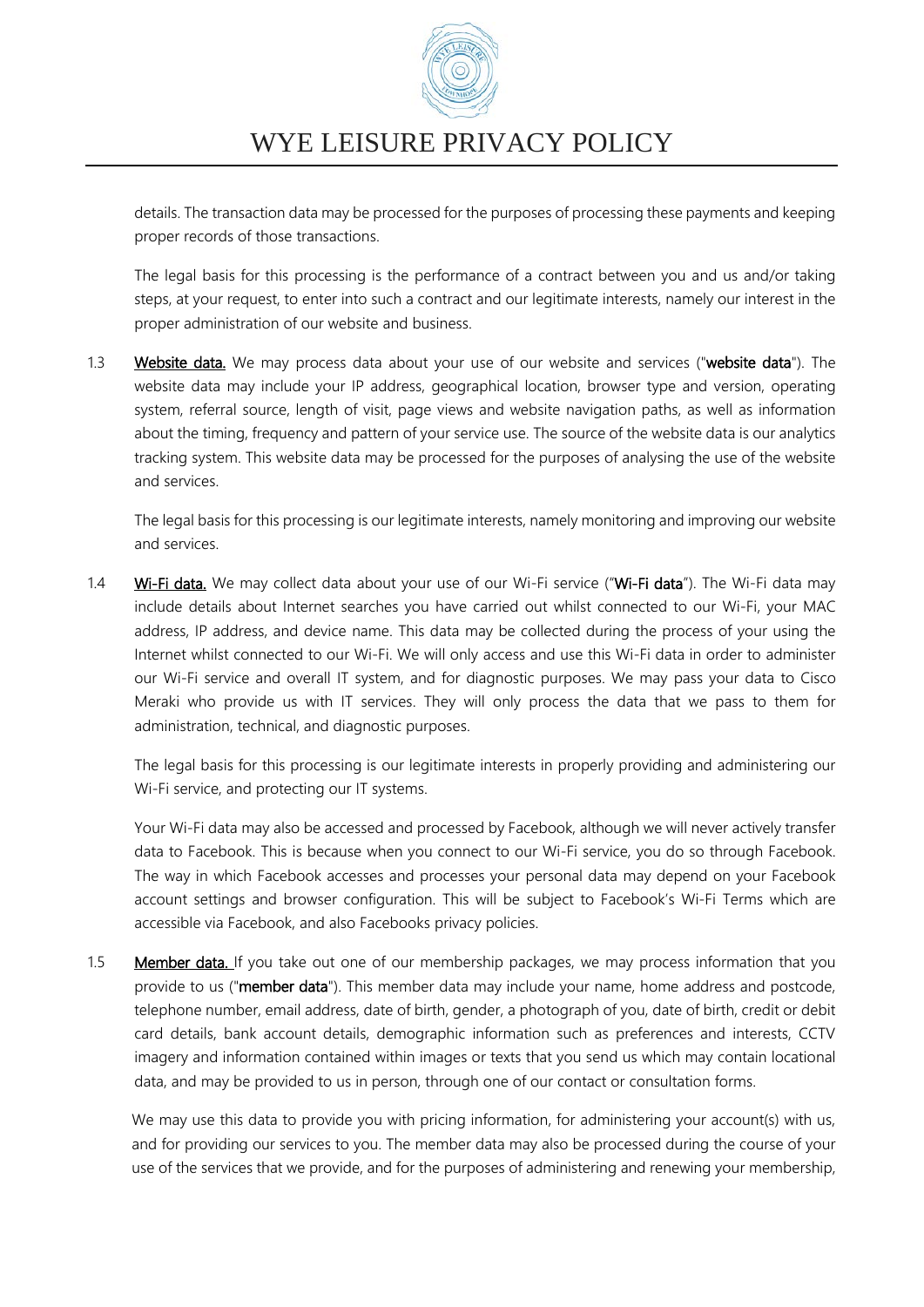

performing our contract with you, or in taking steps at your request prior to entering into a contract. Your data may also be anonymised for the purposes of our analysing and monitoring trends in activity.

We may also ask for relevant health and long term injury information, information about any disability you may have and other important medical information for the purposes of fitness and health checks and the safe delivery of activities and spa treatments you engage in. This data is a special category of personal data and we will only process it with your explicit consent for agreed purposes at the point of collecting it.

### The consent to use this information needs to be provided by the parent for children under the age of 13. Anyone over the age of 13 can provide consent for use of their data under GDPR.

Where you have provided your consent for us to do so, we may contact you by email regarding the latest promotions and offers regarding our gift cards and services, and to send you newsletters.

1.6 Notification data. We may process information that you provide to us for the purpose of subscribing to our newsletters ("notification data").The notification data may include your name, email address, date of birth and gender and may be processed for the purposes of sending you our newsletters.

The legal basis for this processing is consent.

1.7 Correspondence data. We may process information contained in or relating to any communication that you send to us, or that we send to you ("correspondence data"). The correspondence data may include the communication content and metadata associated with the communication. Our website will generate the metadata associated with communications made using our contact forms. The correspondence data may be processed for the purposes of communicating with you and record-keeping.

The legal basis for this processing is our legitimate interests, namely the proper administration of our website and business and communications with users.

1.8 Competition data. You may provide us with your details if you wish to enter one of our competitions. This data may include your title, name, email address, home address and post code, telephone number, date of birth and your demographic information such as preferences and interests. We may process this personal data for the purposes of processing your application to the competition.

The legal basis for this processing is our legitimate interests in ensuring the proper running and administration of our competitions

- 1.9 CCTV data. We may also process information such as your photographic image which may be captured by our CCTV systems ("CCTV data"). The legal basis for this processing is our legitimate interests in maintaining the security of our premises and ensuring the safety of our members, visitors, and staff.
- 1.10 Other processing activities. In addition to the specific purposes for which we may process your personal data set out above, we may also process any of your personal data where such processing is necessary for compliance with a legal obligation to which we are subject, or in order to protect your vital interests or the vital interests of another natural person.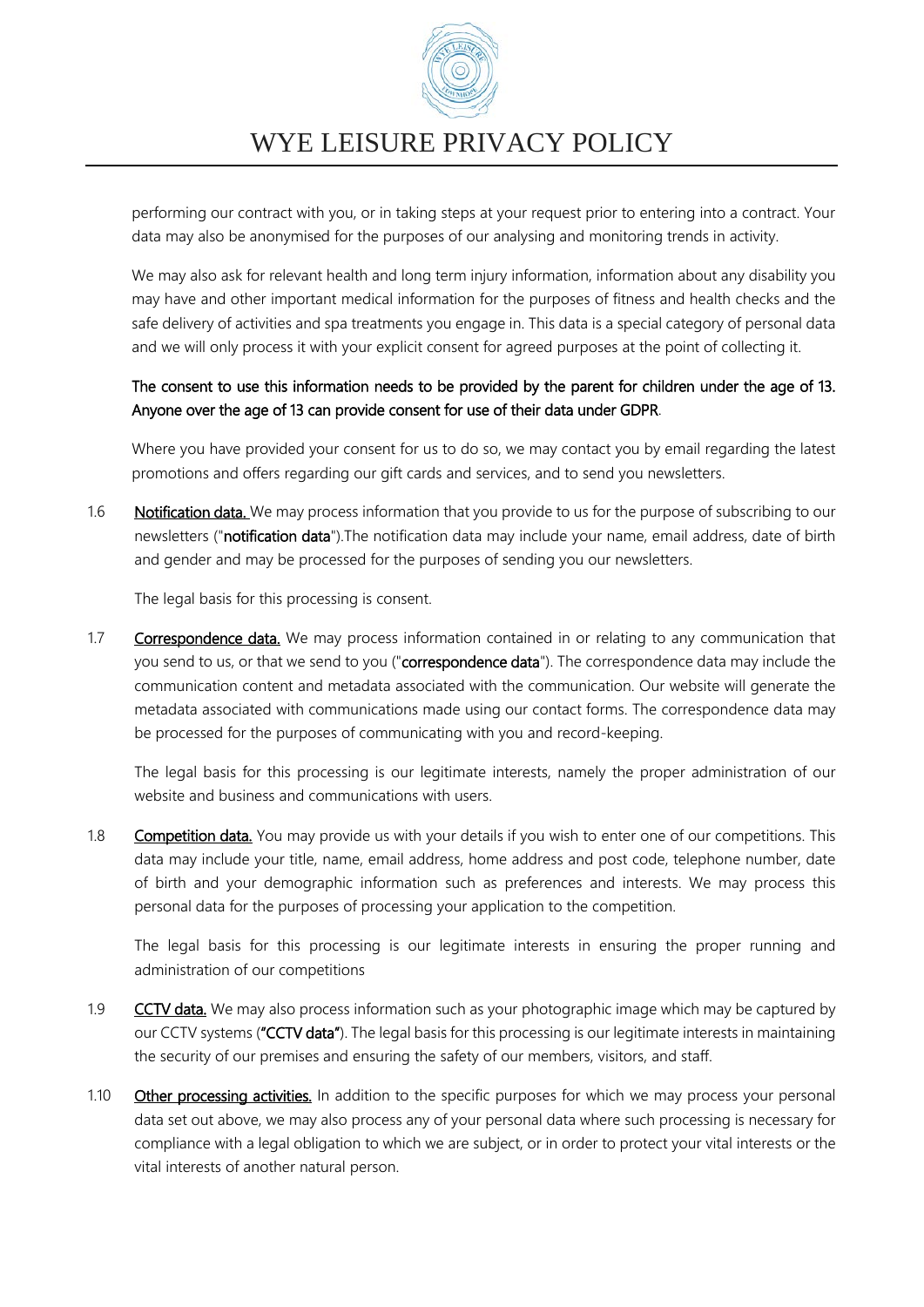

1.11 Please do not supply any other person's personal data to us, unless we prompt you to do so or have entered into a written data processing agreement with you.

#### 2. Providing your personal data to others

2.1 Our partner service providers. We may share your data to our partners who manage and support us such as Global Payments Limited, Technogym UK Limited, SysTeam GmbH, Vitalis Internet Business Builders and Communicate Better Limited. We may also share your data with other companies within our group of companies.

We may use third party service providers to help us operate our business and our web site or administer activities on our behalf. We may share your information with these third parties for those limited purposes provided that you have given us your permission.

- 2.2 Our insurers/professional advisers. We may disclose your personal data to our insurers and/or professional advisers insofar as reasonably necessary for the purposes of obtaining and maintaining insurance coverage, managing risks, obtaining professional advice and managing legal disputes.
- 2.3 Social Media Platforms. We operate the following social media pages Facebook, Twitter, Instagram and Google+. If you join one of our Social Media pages, please note that the provider of the social media platforms have their own privacy policies and we do not accept any responsibility or liability for these policies. Please check these policies before you submit any personal data on our social media pages.
- 2.4 Where we provide your personal data to any third party. Where we share your personal data with any third party, we will ensure this processing is protected by appropriate safeguards including a suitable data processing agreement with that third party.
- 2.5 To comply with legal obligations. In addition to the specific disclosures of personal data detailed above, we may also disclose your personal data where such disclosure is necessary for compliance with a legal obligation we have to comply with, or in order to protect your vital interests or the vital interests of another individual.

#### 3. Transfers of your personal data outside of the European Economic Area

We may transfer your personal data to our partners outside of the EEA. Where we do so, we will ensure that either (a) The European Commission has made an "adequacy decision" with respect to the data protection laws of the country to which it is transferred, or (b) we have entered into a suitable data processing agreement with the third party situated in that country to ensure the adequate protection of your data. In all cases, transfers outside of the EEA will be protected by appropriate safeguards.

#### 4. Retaining and deleting personal data

4.1 Personal data that we process for any purpose or purposes shall not be kept for longer than is necessary for that purpose or those purposes, unless we contact you and obtain your consent for us to retain your personal data for a longer period.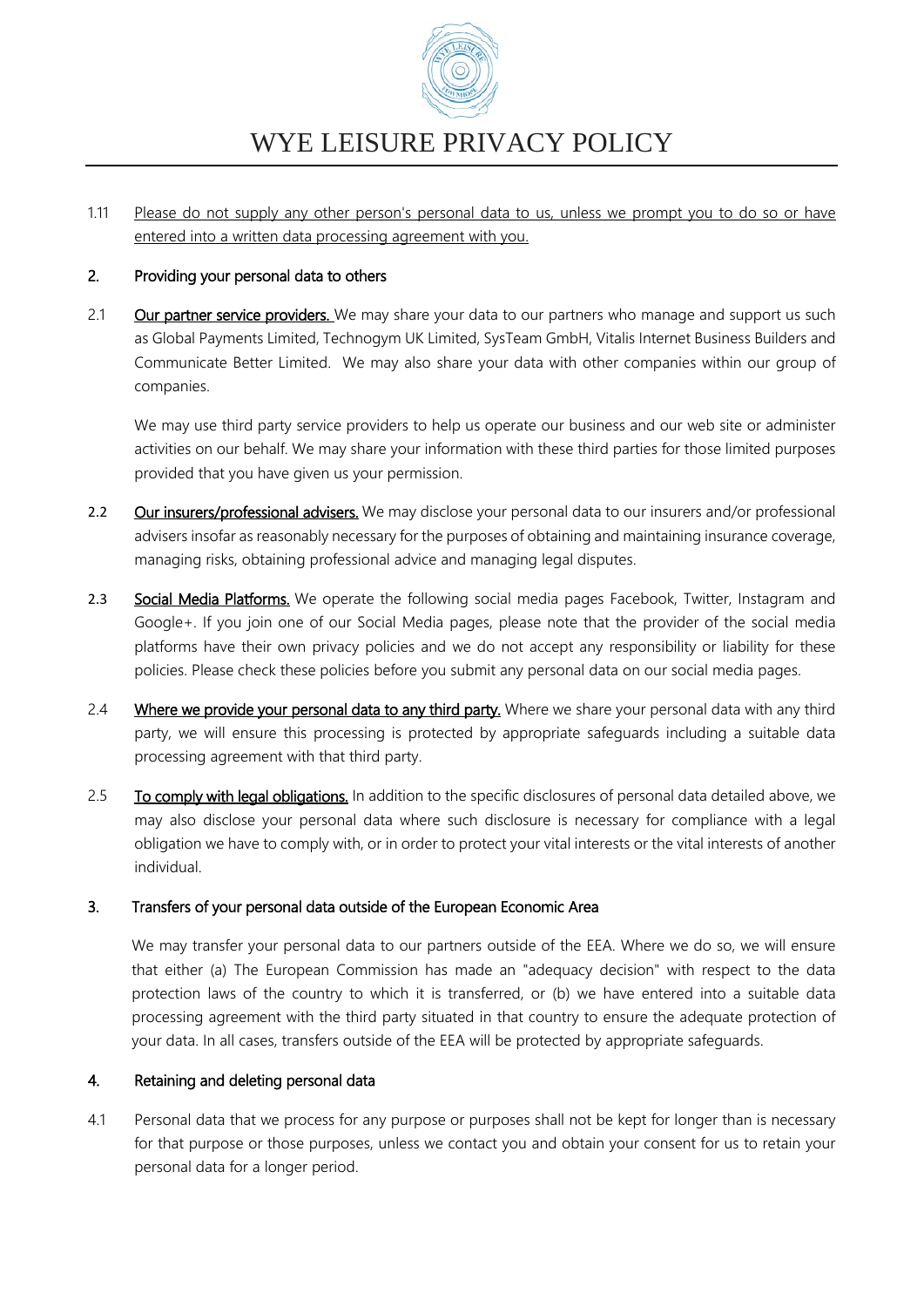

- 4.2 Your basic contact data will be retained in our main contact database. Other data that you provide to us may be held in other databases relating to bookings and your fitness and health, which will be deleted at regular intervals but may be held for up to a year.
- 4.3 Other data of yours that we may collect (such as enquiry, correspondence, notification, competition, website and Wi-Fi data) will be held for up to 2 years following the date of our last contact or dealing with you, at the end of which period it will be deleted. Transaction data may be held for up to 5 years for legal reasons.
- 4.4 CCTV data will normally be retained for 3 months from the date of capture. However we may need to retain such data for longer to ensure the security of our premises, and to deal with the legal implications of specific incidents that may occur on our premises for example involving theft, violence or injury.
- 4.5 We may retain your personal data where such retention is necessary for compliance with a legal obligation to which we are subject, or in order to protect your vital interests or the vital interests of another natural person.

#### 5. Amendments

- 5.1 We may update this policy from time to time by publishing a new version on our website.
- 5.2 You should check this page occasionally to ensure you are happy with any changes to this policy.
- 5.3 We may notify you of changes to this policy by email.

### 6. Your rights

- 6.1 You may instruct us to provide you with any personal information we hold about you; provision of such information will be subject to:
	- (a) your request not being found to be unfounded or excessive, in which case a charge may apply; and
	- (b) the supply of appropriate evidence of your identity (for this purpose, we will usually accept a photocopy of your passport certified by a solicitor or bank plus an original copy of a utility bill showing your current address).
- 6.2 We may withhold personal information that you request to the extent permitted by law.
- 6.3 The rights you have under data protection law are:
	- (a) the right to access;
	- (b) the right to rectification;
	- (c) the right to erasure;
	- (d) the right to restrict processing;
	- (e) the right to object to processing;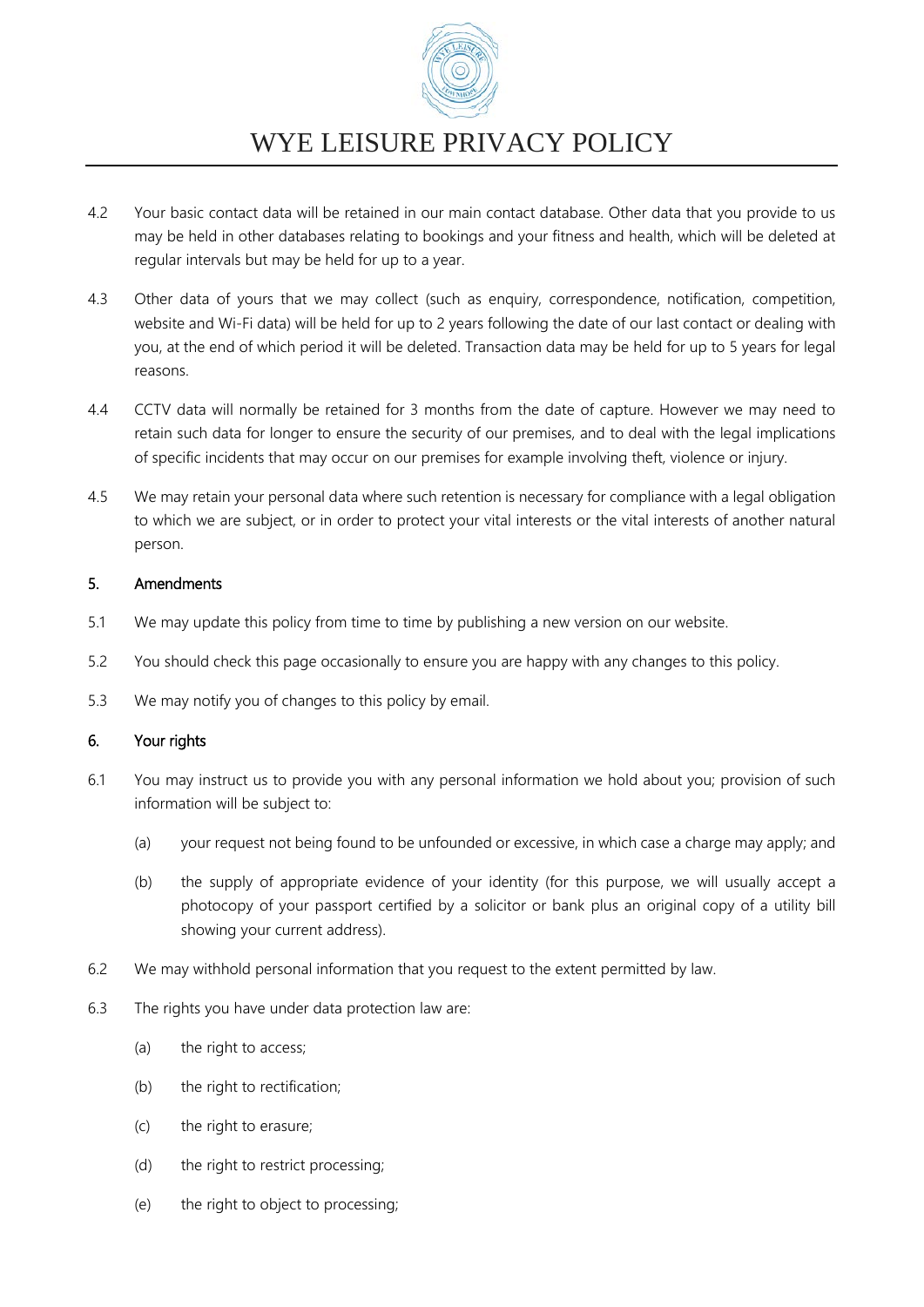

- (f) the right to data portability;
- (g) the right to complain to a supervisory authority; and
- (h) the right to withdraw consent.
- 6.4 Your right to access your data. You have the right to ask us to confirm whether or not we process your personal data and, to have access to the personal data, and any additional information. That additional information includes the purposes for which we process your data, the categories of personal data we hold and the recipients of that personal data. You may request a copy of your personal data. The first copy will be provided free of charge, but we may charge a reasonable fee for additional copies.
- 6.5 Your right to rectification. If we hold any inaccurate personal data about you, you have the right to have these inaccuracies rectified. Where necessary for the purposes of the processing, you also have the right to have any incomplete personal data about you completed.
- 6.6 Your right to erasure. In certain circumstances you have the right to have personal data that we hold about you erased. This will be done without undue delay. These circumstances include the following: it is no longer necessary for us to hold those personal data in relation to the purposes for which they were originally collected or otherwise processed; you withdraw your consent to any processing which requires consent; the processing is for direct marketing purposes; and the personal data have been unlawfully processed. However, there are certain general exclusions of the right to erasure, including where processing is necessary: for exercising the right of freedom of expression and information; for compliance with a legal obligation; or for establishing, exercising or defending legal claims.
- 6.7 Your right to restrict processing. In certain circumstances you have the right for the processing of your personal data to be restricted. This is the case where: you do not think that the personal data we hold about you is accurate; your data is being processed unlawfully, but you do not want your data to be erased; it is no longer necessary for us to hold your personal data for the purposes of our processing, but you still require that personal data in relation to a legal claim; and you have objected to processing, and are waiting for that objection to be verified. Where processing has been restricted for one of these reasons, we may continue to store your personal data. However, we will only process it for other reasons: with your consent; in relation to a legal claim; for the protection of the rights of another natural or legal person; or for reasons of important public interest.
- 6.8 Your right to object to processing. You can object to us processing your personal data on grounds relating to your particular situation, but only as far as our legal basis for the processing is that it is necessary for: the performance of a task carried out in the public interest, or in the exercise of any official authority vested in us; or the purposes of our legitimate interests or those of a third party. If you make an objection, we will stop processing your personal information unless we are able to: demonstrate compelling legitimate grounds for the processing, and that these legitimate grounds override your interests, rights and freedoms; or the processing is in relation to a legal claim.
- 6.9 Your right to object to direct marketing. You may instruct us at any time not to process your personal information for marketing purposes.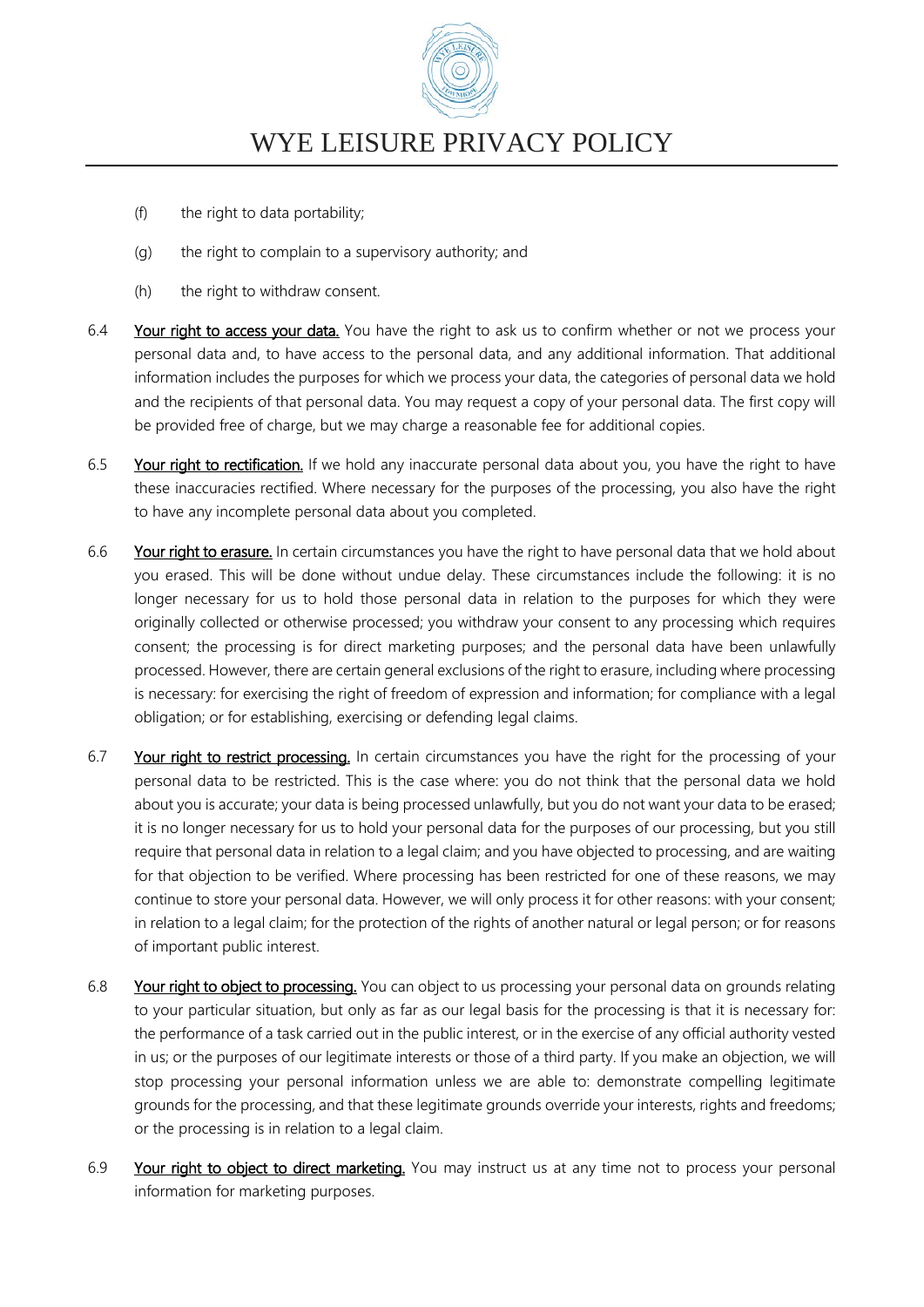

In practice, you will usually either expressly agree in advance to our use of your personal information for marketing purposes, or we will provide you with an opportunity to opt out of the use of your personal information for marketing purposes.

You can object to us processing your personal data for direct marketing purposes. If you make an objection, we will stop processing your personal data for this purpose.

- 6.10 Your right to object for statistical purposes. You can object to us processing your personal data for statistical purposes on grounds relating to your particular situation, unless the processing is necessary for performing a task carried out for reasons of public interest.
- 6.11 **Automated data processing.** To the extent that the legal basis we are relying on for processing your personal data is consent, and where the processing is automated, you are entitled to receive your personal data from us in a structured, commonly used and machine-readable format. However, you may not have this right if it would adversely affect the rights and freedoms of others.
- 6.12 Complaining to a supervisory authority. If you think that our processing of your personal data infringes data protection laws, you can lodge a complaint with a supervisory authority responsible for data protection. You may do this in the EU member state of your habitual residence, your place of work or the place of the alleged infringement.
- 6.13 Right to withdraw consent. To the extent that the legal basis we are relying on for processing your personal data is consent, you are entitled to withdraw that consent at any time. Withdrawal will not affect the lawfulness of processing before the withdrawal.
- 6.14 Exercising your rights. You may exercise any of your rights in relation to your personal data by written notice to us in addition to the other methods specified above.

#### 7. Cookie Policy

For information about how we use Cookies please see our Cookie Policy at [www.wyeleisure.co.uk/downloads/Cookie\\_Policy.pdf](http://www.wyeleisure.co.uk/downloads/Cookie_Policy.pdf)

#### 8. Links to other websites

This Privacy Statement applies solely to personal data collected by us. Our website may contain links to external sites, operated by other owners and third parties, over which we have no control. For this reason, we encourage our visitors to be aware when they leave our website to read their privacy policy applicable. Any access to such other websites or pages is entirely at your own risk. We are not responsible for the privacy policies, content or security of any third-party websites linked to our website.

#### 9. Our details

- 9.1 This website is owned and operated by Wye Leisure Limited
- 9.2 We are registered in England and Wales under registration number 03926356 and our registered office is at Wye Leisure, Fownhope, Hereford, Herefordshire, HR1 4PE.